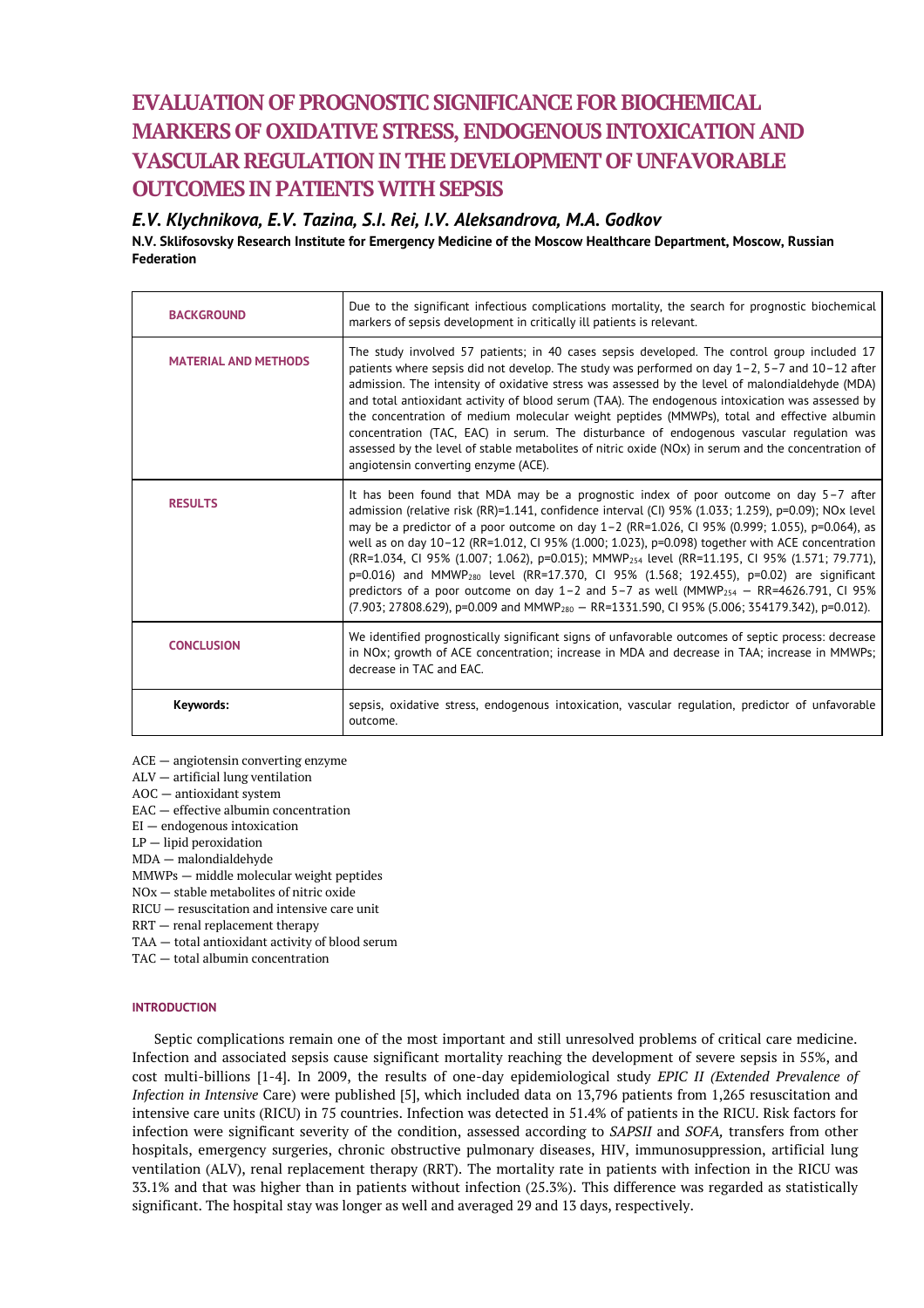Despite the general criteria developed at the consensus conferences on sepsis in 2002, 2008, 2012 [6-8], and a number of scientific publications devoted to the study of clinical, biochemical and immunological parameters that can help evaluate the risk of death, there are no specific indicators for early diagnosis of septic complications. In 2010, a literature review on the study of sepsis biomarkers was published [9]. The authors studied 3,370 papers, where 178 different biomarkers had been identified, but none of them had sufficient sensitivity and specificity. Therefore, a search of prognostic markers that can be crucial to identify patients with high risk of septic complications and ensure appropriate therapy.

The the aim of this study is to evaluate the prognostic value of biochemical markers of oxidative stress, endogenous intoxication (EI) and vascular regulation in the development of adverse outcomes in patients with sepsis.

## **MATERIAL AND METHODS**

The study included 57 patients with a high risk of septic complications treated at the N.V. Sklifosovsky Research Institute of for Emergency Medicine from October 2010 to November 2012. The study was conducted on day 1-2, day 5-7, and day 10-12 after admission prior to the development of septic complications. In 40 patients, the underlying disease was complicated by sepsis. We examined 30 men and 10 women. The average age of patients was 46.1±12.4 years. In accordance with the criteria of *SSC-2012 (Surviving Sepsis Campaign*), severe sepsis with impaired tissue perfusion and the development of multiple organ failure was diagnosed in 27 patients; 13 patients had signs of septic shock, requiring high doses of pressor amines. The causes of sepsis were generalized fibrinous-purulent peritonitis, acute septic mediastinitis, infectious complications in patients with severe concomitant injury, severe acute pancreatitis in a phase of septic complications. The control group consisted of 17 patients with severe concomitant injury and acute septic mediastinitis, 15 men and 2 women of average age 31.3±12.6 years, where sepsis had not developed. The group with sepsis was significantly older and had greater severity of the condition (Table 1). *Table 1*

| Parameter                                                              | Patients with sepsis (n=40) | Control group (n=17) | p      |  |  |
|------------------------------------------------------------------------|-----------------------------|----------------------|--------|--|--|
| Age                                                                    | $46.1 \pm 12.4$             | 31.3 ± 12.6          | 0.0001 |  |  |
| Gender, m/f                                                            | 30/10                       | 15/2                 | 0.262  |  |  |
| APACHE II, score                                                       | $19.7 + 8.0$                | $11.0 + 3.0$         |        |  |  |
| Source of sepsis                                                       |                             |                      |        |  |  |
| Generalized fibrinous-septic peritonitis, n (%)                        | 14 (35)                     |                      |        |  |  |
| Acute septic mediastinitis, n (%)                                      | 10(25)                      | 1(5.9)               |        |  |  |
| Severe concomitant injury, n (%)                                       | 8(20)                       | 16 (94.1)            |        |  |  |
| ISS, score                                                             | 49.8 ± 11.6                 | $33.8 \pm 6.8$       | 0.004  |  |  |
| Severe acute pancreatitis in a phase of septic<br>complications, n (%) | 8(20)                       |                      |        |  |  |
| Mortality, n (%)                                                       | 13 (32.5)                   | $\Omega$             |        |  |  |

**Comparative characteristics of patients with sepsis and the control group**  $(M \pm \sigma)$ 

To assess the degree of oxidative stress we used lipid peroxidation (LP) and antioxidant system (AOS) in the blood. The concentration of lipid peroxidation products was assessed according to the level of malondialdehyde (MDA) in the blood serum, which was measured by the method of V.B. Gavrilov [10]. AOC status was evaluated according to the total antioxidant activity of blood serum (TAA), which was measured by the biochemical analyzer (photometric method) *Olympus AU 2700* (*Beckman Coulter*, USA) using reagents of *Randox* (United Kingdom).

Endogenous intoxication (EI) was evaluated by: 1) the level of middle molecular weight peptides (MMWP<sub>254</sub> and MMWP280) in the blood serum, which was measured by the method of N.I. Gabrielyan [11]; 2) total and effective concentration of albumin (TAC, EAC) in the blood serum, which was measured by the fluorescent probe K-35 of the device *ALK-01 ZOND*. [12]

Disorders of endogenous vascular regulation were assessed by the concentration of stable metabolites of nitric oxide (NOx) and angiotensin-converting enzyme (ACE) inhibitors in the blood serum. NOx metabolites were measured reducing nitrate to nitrite by cadmium in the presence of zinc [13]. ACE concentration was evaluated by the biochemical analyzer (photometric method) *Olympus AU 2700* (*Beckman Coulter*, USA) with reagents of *Audit Diagnostics* (Ireland).

Statistical analysis was performed using *Statistica 10.0*. We calculated an average quantity and standard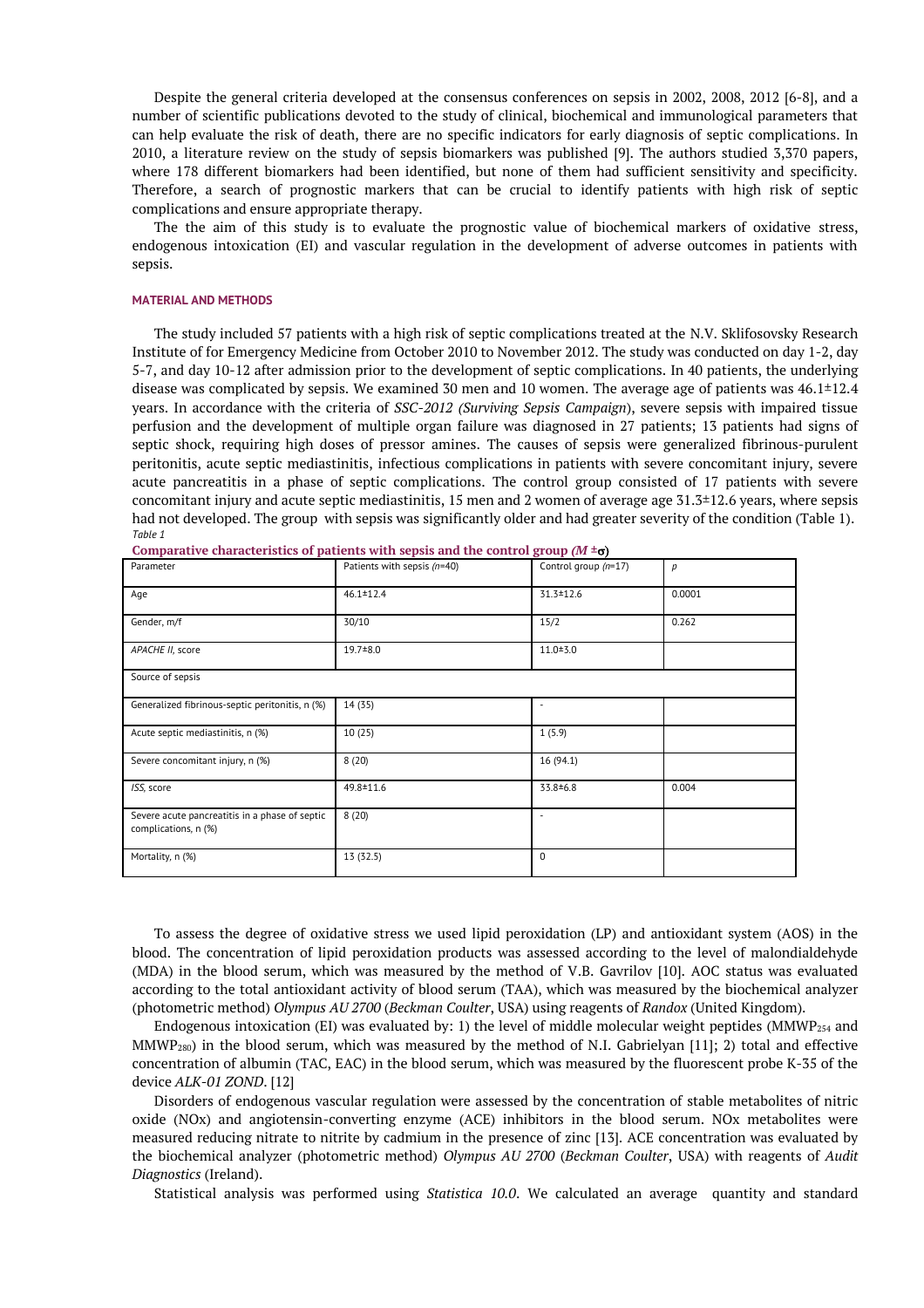deviation for normal distribution. The median and interquartile range were calculated upon abnormal deviation. To compare the variables we used the *t-test* of Student for dependent samples or the nonparametric *U*-test of Mann-Whitney. The multivariate assessment of risk factors for death was performed in patients with sepsis using the Cox proportional hazards model. The independent variables were: age, gender, severity of the condition according to *APACHE-II,* indicators of oxidative stress (MDA and TAA), endotoxemia (TAC, EAC, MMWP<sub>254</sub>, MMWP<sub>280)</sub> and endogenous vascular regulation (NOx, ACE). At the same time, the comparative analysis of these parameters was performed in survived and deceased patients with sepsis and in the control group of patients in order to confirm the effectiveness of determined factors of unfavorable outcomes. The difference was considered as statistically significant when *p<0.05.*

## **RESULTS AND DISCUSSION**

To evaluate the prognostic significance of oxidative stress indicators in the development of adverse outcomes in patients with sepsis, we divided patients into survived/deceased, and conducted a comparative analysis of the data (Table 2). The MDA level both in survived and deceased patients with sepsis was higher on day 1-2 by 1.4 times compared to the control group (statistically significant difference). On day 5-7 and 10-12, the MDA level remained high in all groups. TAA was decreased in deceased patients with respect to its value in the control group on day 1-2, 5-7 and 10-12 (Table 2). Constructing the Cox proportional hazards model we found that the concentration of MDA was not a statistically significant predictor of adverse outcome on day 1-2 (RR=0.745, CI 95% (0.389, 1.4260), *p*=0.375) and on day 10-12 (RR=0.721, CI 95% (0.379; 1.373), *p*=0.320) (Table 2). However, the multicenter study by *Lorente L. et al* [14] showed that the risk of death was higher in patients with sepsis, where the MDA level was higher than 4.11 mcmol/l. Our researches also found that the concentration of MDA may be a predictor of adverse outcomes on day 5-7 after admission (RR=1.141, CI 95% (1.033; 1.259), *p*=0.09) (Table 2). Therefore, according to findings, there was an imbalance in the prooxidant/antioxidant system in patients with severe sepsis and septic shock tending to activation of free radical processes.

The Table 2 shows that on day 10-12, the ACE concentration was higher in the deceased group as compared to survived patients by 1.2 times (statistically significant difference). Constructing the Cox proportional hazards model we found that NOx concentration could be a predictor of poor outcome on day 1-2 (RR=1.026, CI 95% (0.999; 1.055), *p*=0.064), as well as on day 10-12 (RR=1.012, CI 95% (1.000; 1.023), *p*=0.098) with ACE concentration (RR=1.034, CI 95% (1.007; 1.062), *p*=0.015) (Table 2).

Consequently, the regulatory function between the vasodilator NO and vasoconstrictor ACE in critical patients is greatly disturbed within first days of intensive care, which is probably one of the pathogenetic mechanisms leading to changes in microcirculation and eventually to the development of multiple organ failure. Also, the results of our research confirm the development of endothelial dysfunction in sepsis, which manifests as violation of its vasotonic function, resulting in reduced NOx and increased ACE.

The highest value have been placed on studies of endogenous intoxication recently. It is shown that EI develops in all pathological conditions associated with increased catabolism or blocked detoxification systems of the body. The lab parameters of EI may be used in the diagnosis of sepsis and when performing intensive care and selecting its components (extracorporeal management of homeostasis, nutritional support, etc.). The concentration of MMWPs is a biochemical parameter which is most commonly used to assess the EI. MMWPs are endogenous components having a molecular weight of 500-2,000 Dalton (D) formed during proteolysis in damaged tissues, as well as in the plasma when proteolytic enzymes enter the blood. The chemical composition of MMWPs is very heterogeneous and unites a heterogeneous group of substances. For example, activation of free radical oxidation leads to accumulation of toxic substances, which are also regarded as endotoxins. Lipids cleavage products (aldehydes, dialdehydes, epoxides) have a damaging effect on different cell structures, proteins, nucleic acids and other structures. Therefore, these products are endopathogenes. [15].

When comparing survived and deceased patients, there was a statistically significant increase in MMWPs concentration in the deceased group (Table 2). When constructing the regression Cox proportional hazards model we found that the level of MMWP<sup>254</sup> (RR=11.195, CI 95% (1.571, 79.771), *p*=0.016), and MMWP<sup>280</sup> (RR=17.370, CI 95% (1.568; 192.455, *p*=0.02) is a statistically significant predictor of poor outcomes in critical patients on the first days of the onset of a disease (Table 2), and on day 5-7 (MMWP254, RR=4,626.791, CI 95% (7.903; 27,808.629), *p*=0.009 and MMWP280, RR=1,331.590, CI 95% (5.006; 354,179.342), *p*=0.012).

TAC and EAC are important indicators of oxidative stress. It is known that albumin has detoxifying properties and is involved in sustaining the oncotic pressure of plasma, binding low molecular weight compouns, redox reactions, maintainig ionic equilibrium, regulation of apoptosis, affecting the permeability of endothelium and microcirculation [16]. TAC characterizes only the number of albumin molecules in the sample, while EAC shows a physico-chemical state of albumin globules: the presence of ligands (metabolites, toxins), covalent and noncovalent modification of amino-acid residues, conformation — factors that vary depending on the condition of the body. In our studies, TAC was s reduced by 1.3 times on day 1-2 of intensive care in the group of deceased patients compared to the control group (statistically significant difference) (Table 2). EAC was reduced by 1.3 times in the group of survived patients and by 1.4 times in the group of deceased patients compared to similar data in the control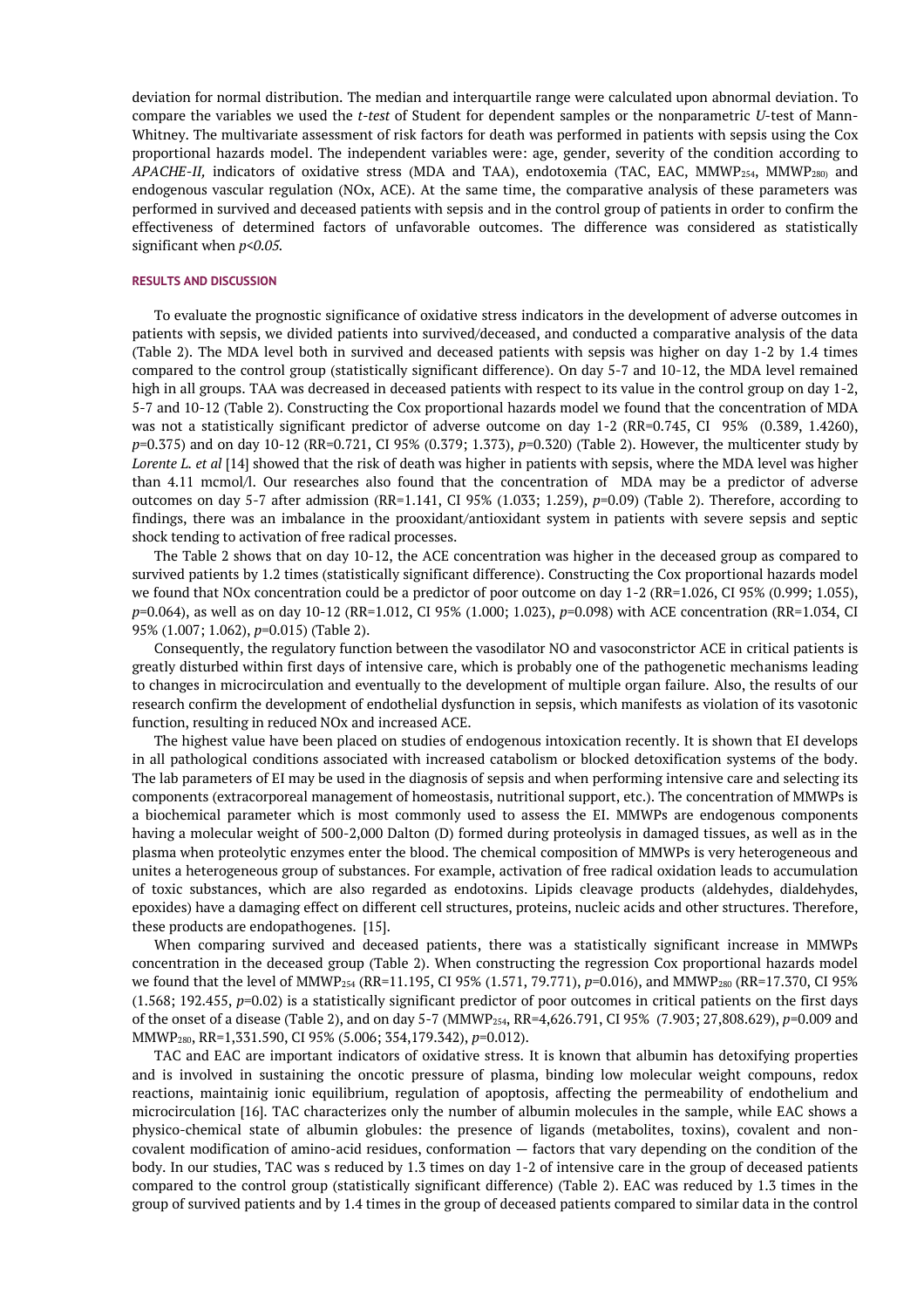group (statistically significant differences). On day 5-7, there was no statistically significant difference in TAC among the survived, deceased and patients of the control group, while EAC was lower in the group of deceased patients, compared to values in the control group and the group of survived patients. On day 10-12, TAC and EAC were reduced by 1.4 times in the group of deceased patients compared to the control group (statistically significant difference). When constructing the regression Cox proportional hazards model, we found that EAC could be a predictor of poor outcomes on day 5-7 (RR=0.881, CI 95% (0.768; 1.009), (Table 2). These findings confirm the need for adequate detoxification therapy in critical patients upon admission.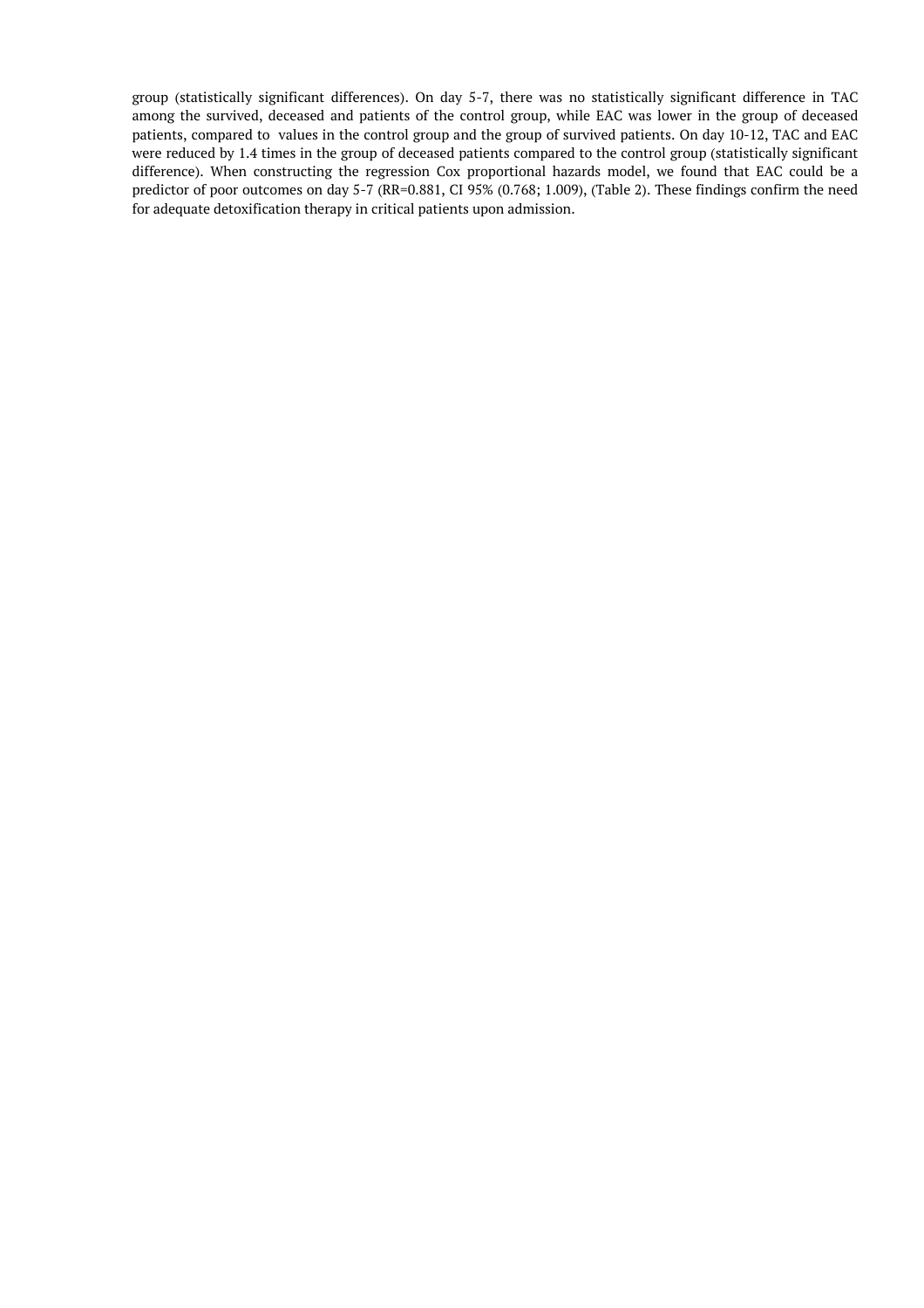**Regression Cox proportional hazards model and comparative analysis of indicators in survived and deceased patients**

| Indicator                                  | Day 1-2                    |       |                             |                               | Day 5-7                    |                                   |                  |                             | Day 10-12                  |                            |                                            |       |                          |                            |                            |  |
|--------------------------------------------|----------------------------|-------|-----------------------------|-------------------------------|----------------------------|-----------------------------------|------------------|-----------------------------|----------------------------|----------------------------|--------------------------------------------|-------|--------------------------|----------------------------|----------------------------|--|
|                                            | Relative risk,<br>CI 95 %  | p     | Absolute values             |                               |                            | Relative risk,<br>CI 95 %         | $\boldsymbol{p}$ | Absolute values             |                            |                            | Relative risk,<br>$\mathcal{D}$<br>CI 95 % |       | Absolute values          |                            |                            |  |
|                                            |                            |       | Patients with sepsis        |                               | Control group,<br>$n = 17$ |                                   |                  | Patients with sepsis        |                            | Control group,<br>$n = 17$ |                                            |       | Patients with sepsis     |                            | Control group,<br>$n = 17$ |  |
|                                            |                            |       | Survived, n=27              | Deceased,<br>$n = 13$         |                            |                                   |                  | Survived, n=27              | Deceased, $n=13$           |                            |                                            |       | Survived, n=27           | Deceased, n=13             |                            |  |
| Age                                        | 1.071<br>(1.012; 1.113)    | 0.017 | 42.7 $\pm$ 1.7 $^*$ , **    | 53.2±11.1***                  | $31.3 \pm 12.6$            |                                   |                  |                             |                            |                            |                                            |       |                          |                            |                            |  |
| <b>APACHE II.</b><br>score                 | 1.105<br>(1.023; 1.194)    | 0.011 | $16.6 \pm 6.5$ *            | $24.6 \pm 8.1$                |                            |                                   |                  |                             |                            |                            |                                            |       |                          |                            |                            |  |
| TAC, g/l                                   | 0.990<br>(0,935; 1,049)    | 0.740 | 31.0<br>(23.0; 39.0)        | 27.0<br>$(23.0; 34.0)$ ***    | 34.0<br>(31.0; 38.0)       | 0.951<br>(0.878; 1.031)           | 0.224            | 34.5<br>(29.0; 38.0)        | 31.0<br>(30.0; 32.0)       | 36.5<br>(33.0; 41.0)       | 0.958<br>(0.885; 1.036)                    | 0.282 | 37.0<br>(30.0; 43.0)     | 32.0<br>$(25.0; 38.0)$ *** | 44.0<br>(41.0; 46.0)       |  |
| EAC, g/l                                   | 0.999<br>(0.923; 1.082)    | 0.985 | 21.0<br>$(17.0; 27.0)^{**}$ | 20.0<br>$(18; 21)$ ***        | 28,0<br>(27; 31)           | 0.881<br>(0.768; 1.009)           | 0.068            | 26.0<br>$(22.0; 32.0)^*$    | 22,0<br>$(19.0; 23.0)$ *** | 25<br>(24.0; 28.0)         | 0.918<br>(0.810; 1.040)                    | 0.179 | 26.5<br>(23.0; 30.0)     | 22.0<br>$(20.0; 29.0)$ *** | 30.0<br>(29.0; 37.0)       |  |
| MMWP <sub>254</sub><br>relative<br>units   | 11.195<br>(1.571; 79.771)  | 0.016 | 0.286<br>$(0.245; 0.382)^*$ | 0.437<br>$(0.306; 0.608)$ *** | 0.288<br>(0.228; 0.345)    | 4,626.791<br>(7.903; 27,808.629)  | 0.009            | 0.240<br>$(0.205; 0.260)^*$ | 0.299<br>(0.243; 0.362)    | 0.259<br>(0.235; 0.327)    | 7.292<br>(0.140; 380.829)                  | 0.328 | 0.225<br>(0.186; 0.270)  | 0.222<br>(0.214; 0.252)    | 0,260<br>(0.227; 0.289)    |  |
| MMWP <sub>280</sub> ,<br>relative<br>units | 17.370<br>(1.568; 192.455) | 0.02  | 0.314<br>(0.232; 0.146)     | 0.350<br>(0.283; 0.677)       | 0.350<br>(0.305; 0.480)    | 1,331.590<br>(5.006; 354,179,342) | 0.012            | 0.237<br>(0.222; 0.332)     | 0.337<br>(0.254; 0.404)    | 0,315<br>(0,212; 0,374)    | 43.819<br>(0.243; 7,911.736)               | 0.154 | 0.224<br>(0.182; 0.331)  | 0.226<br>(0.193; 0.64)     | 0.298<br>(0.198; 0.429)    |  |
| MDA,<br>mcmol/l                            | 0,745<br>(0,389;1,4260)    | 0.375 | 3.52<br>$(3.04; 4.05)$ **   | 3.33<br>(3.16; 3.77)          | 2.45<br>(2.29; 3.03)       | 1.141<br>(1.033; 1.259)           | 0.09             | 3,45<br>(3,05;3,88)         | 3.89<br>(3.15; 4.65)       | 3.1<br>(2.80; 3.98)        | 0.721<br>(0.379;1.373)                     | 0.320 | 3.40<br>(2.72; 4.21)     | 3.45<br>(2.91; 3.95)       | 3.42<br>(3.06; 3.56)       |  |
| NO <sub>x</sub> ,<br>mcmol/l               | 1.026<br>(0.999; 1.055)    | 0.064 | 12.5<br>(8.6; 19.5)         | 15.5<br>(7.5; 23.2)           | 12.9<br>(12.2; 18.2)       | 0.841<br>(0.513; 1.380)           | 0.494            | 7,90<br>(5,69;11,52)        | 7.41<br>(5.81; 12.57)      | 7.50<br>(3.36; 12.98)      | 1.012<br>(1.000;1.023)                     | 0.098 | 6.85<br>(3.46; 19.56)    | 10.59<br>(7.53; 11.28)     | 13.23<br>(11.24; 16.41)    |  |
| ACE,<br>mcmol/l                            | 0.993<br>(0.967; 1.019)    | 0.587 | 30.04<br>(20.85; 45.40)     | 25.37<br>(13.82; 36.10)       | 27.4<br>(26.4; 36.9)       | 1.011<br>(0.982; 1.041)           | 0.454            | 30.5<br>(20.6; 37.9)        | 45.8<br>$(27.5; 49.3)$ *** | 30.4<br>(22.1; 36.6)       | 1.034<br>(1.007;1.062)                     | 0.015 | 41.0<br>$(26.6; 52.1)^*$ | 51.4<br>(47.3; 76.5)       | 47.8<br>(26.5; 48.4)       |  |
| TAA,<br>mmol/l                             | 1.058<br>(0.394; 2.840)    | 0.911 | 1.72<br>(1.32; 2.15)        | 1.38<br>(1.22; 1.97)          | 2.17<br>(1.29; 2.38)       | 0.686<br>(0.165; 2.840)           | 0.603            | 1.56<br>(1.22; 1.77)        | 1.16<br>(0.84;1.87)        | 1.5<br>(1.22; 1.97)        | 0.433<br>(0.075; 2.488)                    | 0.348 | 1.53<br>(1.27;1.87)      | 1.24<br>$(1.02; 1.66)$ *** | 2.00<br>(1.99; 2.21)       |  |

Note: \* - p<0.05 survived and deceased; \*\* - p<0.05 survived and control; \*\*\* - p<0.05 deceased and control; \*\*\* - p<0.05 survived and control; \*\*\* - p<0.05 deceased and control; ACE - angiotensin-converting enzyme; CI - c molecular weight peptide; NOx — stable metabolites of nitric oxid; TAA — total antioxidant activity of blood serum; TAC — total concentration of albumin

*Table 2*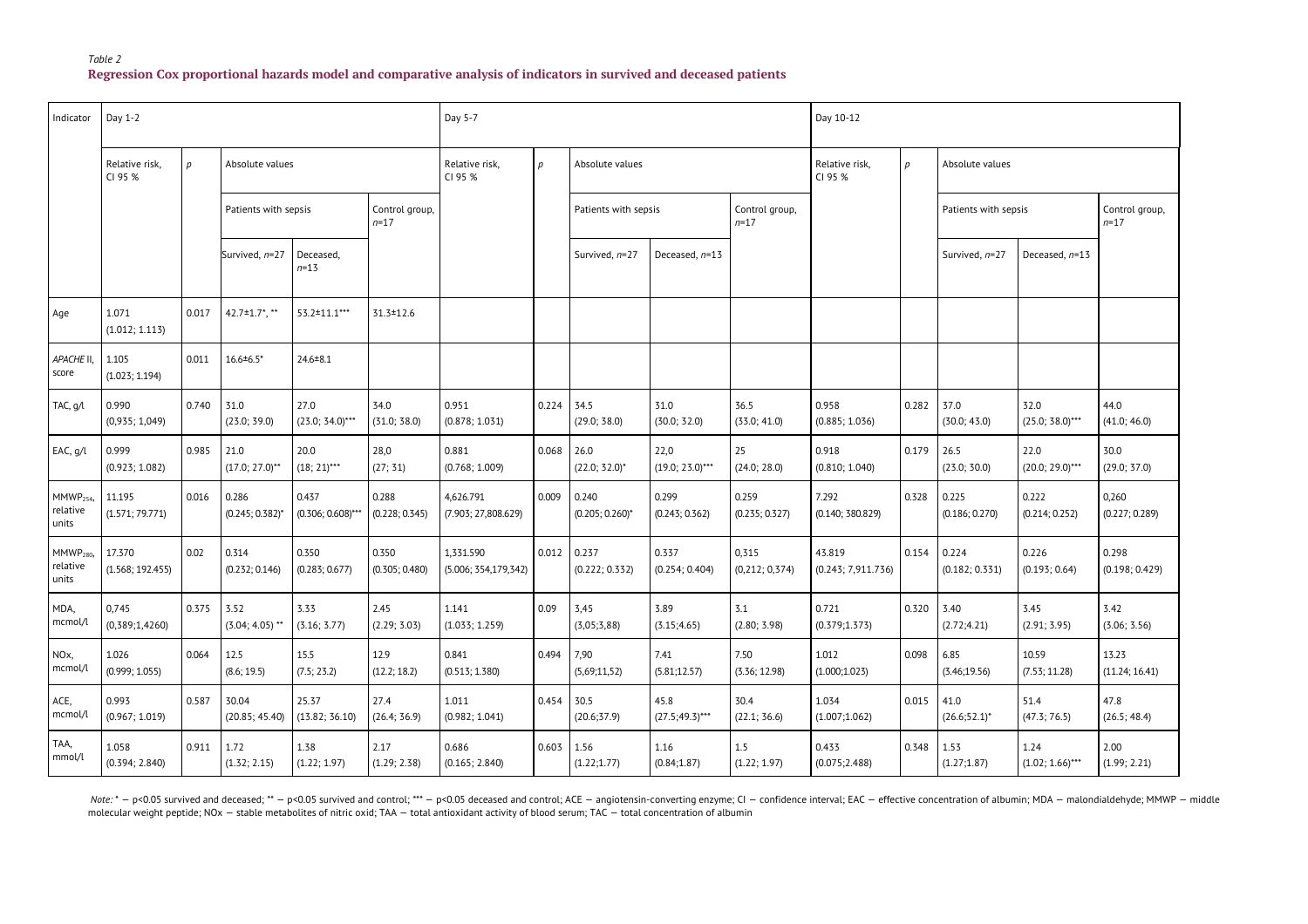#### **CONCLUSION**

Our results confirm the complexity of the pathophysiology of sepsis and the need for a comprehensive approach in the diagnosis of septic complications. Currently, oxidative stress (particularly, lipid peroxidation) is a universal molecular mechanism of cell damage, aggravated by stress, hypoxia, ischemia and inflammation of various organs and tissues, which may ultimately lead to the development of multiple organ failure [17]. Also, our data support the development of endothelial dysfunction in sepsis, which manifests as violation of vascular tone, resulting in reduced NOx and increased concentration of ACE. In addition, the imbalance between the endogenous factors of cardiovascular regulation (NO and ACE) may cause microcirculation disturbances in patients with sepsis and result in activation of free-radical oxidation. In turn, EI develops under an imbalance between production and elimination of toxic products. Consequently, disturbances of microcirculation may lead to endotoxemia in patients with sepsis.

This is the way how an uncontrolled release of endogenous inflammatory mediators and the lack of mechanisms that limit their damaging effects, cause systemic disorders. For this reason, consideration of sepsis as a systemic response to the infection process reflects the essence of changes [1].

As a result of all the above interactions in the blood of septic patients, the concentration of a huge range of biologically active substances and metabolites alters, that may either play pathological role or be biomarkers for sepsis, or the development and progression of organ dysfunction.

According to blood test findings, prognostically significant signs of poor outcome of sepsis are:

- Reduction of nitric oxide;
- Increasing concentration of ACE;
- Increase in MDA level due to lower total antioxidant activity;
- Increased MMWPs and reduced TAC and EAC.
- Changes in these parameters should be necessarily considered when ordering proper therapy.

# **FINDINGS**

1. According to findings, biochemical markers of adverse outcomes in critical patients with sepsis vary depending on the time since the admission.

2. The most important prognostic criteria:

— day 1-2, NOx 15.5 (7.5; 23.2) mcmol/l; MMWP254 0.437 (0.306; 0.608) relative units and MMWP280 0.350 (0.283; 0.677) relative units;

 $-$  day 5-7, MDA 3.89 (3.15; 4.65) mcmol/l, MMWP<sub>254</sub> 0.299 (0.243; 0.362) relative units, MMWP<sub>280</sub> 0.337 (0.254; 0.404) relative units, EAC 22 (19; 23) g/l.

— day 10-12, NOx 10.59 (7.53; 11.28) mcmol/l, ACE 51.4 (47.3; 76.5) mcmol/l.

#### **REFERENCES**

- 1. Savel'ev V.S., Gel'fand B.R., eds. Sepsis v nachale XXI veka. Klassifikatsiya, kliniko-diagnosticheskaya kontseptsiya i lechenie. Patologoanatomicheskaya diagnostika [Sepsis in the beginning of the XXI century. Classification, clinical diagnostic and treatment concept. Postmortem diagnosis: A Practical Guide]. Moscow: Litterra Publ., 2006. 176 p. (In Russian).
- 2. Alberti C., Brun-Buisson C., Burchardi H., et al. Epidemiology of sepsis and infection in ICU patients from an international multicentre cohort study. *Int Care Med*. 2002; 28 (2): 108–121.
- 3. Engel C., Brunkhorst F.M., Bone H.G., et al. Epidemiology of sepsis in Germany: results from a national prospective multicenter study. *Int Care Med.* 2007; 33 (4): 606–618.
- 4. Gaieski D.F., Edwards J.M., Kallan M.J., Carr B.G. Benchmarking the incidence and mortality of severe sepsis in the United States. *Crit Care Med.* 2013; 41 (5): 1167–1174.
- 5. Vincent J.L., Rello J., Marshall J., et al. International Study of the Prevalence and Outcomes of Infection in Intensive Care Units. *JAMA*. 2009; 302 (21): 2323–2329.
- 6. Levy M.M., Fink M.P., Marshal J.C., et al. 2001 SCCM/ESICM/ACCP/ATS/SIS International Sepsis Definitions Conference. *Crit Care Med*. 2003; 31 (4): 1250–1256.
- 7. Dellinger R.P., Levy M.M., Carlet J.M., et al. Surviving Sepsis Campaign: International guidelines for management of severe sepsis and septic shock: 2008. *Int Care Med.* 2008; 34 (1): 17–60.
- 8. Dellinger R.P., Levy M.M., Rhodes A., et al. Surviving Sepsis Campaign: International Guidelines for Management of Severe Sepsis and Septic Shock: 2012. *Intensive Care Med*. 2013; 39 (2): 165–228.
- 9. Pierrakos C., Vincent J.-L. Sepsis biomarkers: a review. *Crit Care*. 2010; 14: R15.
- 10. Gavrilov V.B., Gavrilova A.R., Mazhul' L.M. Analiz metodov opredeleniya produktov perekisnogo okisleniya lipidov v syvorotke krovi po testu s tiobarbiturovoy kislotoy [Analysis of methods for the determination of lipid peroxidation products in the blood serum using the test with thiobarbituric acid]. *Voprosy meditsinskoy khimii*. 1987; 1: 118–122. (In Russian).
- 11. Gabrielyan N.I., Dmitriev A.A., Kulakov G.P., et al. Diagnosticheskaya tsennost' opredeleniya srednikh molekul v plazme krovi pri nefrologicheskikh zabolevaniyakh [Diagnostic value of determination of middle-weight molecules in the blood plasma in renal diseases]. *Klinicheskaya meditsina.* 1981; 10: 38–42. (In Russian).
- 12. Gryzunov Yu.A. Provedenie izmereniy parametrov EKA i OKA na analizatore AKL-01 [Measurement of ECA and OKA parameters by analyzer AKL-01]. In: Gryzunov Yu.A., Dobretsov G.E., eds. *Al'bumin syvorotki krovi v klinicheskoy meditsine* [Serum albumin in clinical medicine]. Bk. 2. Moscow: GEOTAR Publ., 1998. 104–107. (In Russian).
- 13. Golikov P.P., Nikolaeva N.Yu. Metod opredeleniya nitrita/nitrata (NOx) v syvorotke krovi [Method for determination of nitrite/nitrate (NOx) in blood serum]. *Biomeditsinskaya khimiya.* 2004; 1: 79–85. (In Russian).
- 14. Lorente L., Martín M.M., Abreu-González P., et al. Sustained high serum malondialdehyde levels are associated with severity and mortality in septic patients. *Crit Care*. 2013; 17 (6): R290.
- 15. Aksenova V.M. Biokhimicheskie metody diagnostiki endogennoy intoksikatsi [Biochemical methods for diagnosis of endogenous intoxication]. Available at: http://www.gastroportal.ru/php/content.php?id=111393. (Accessed August 14, 2015) (In Russian)